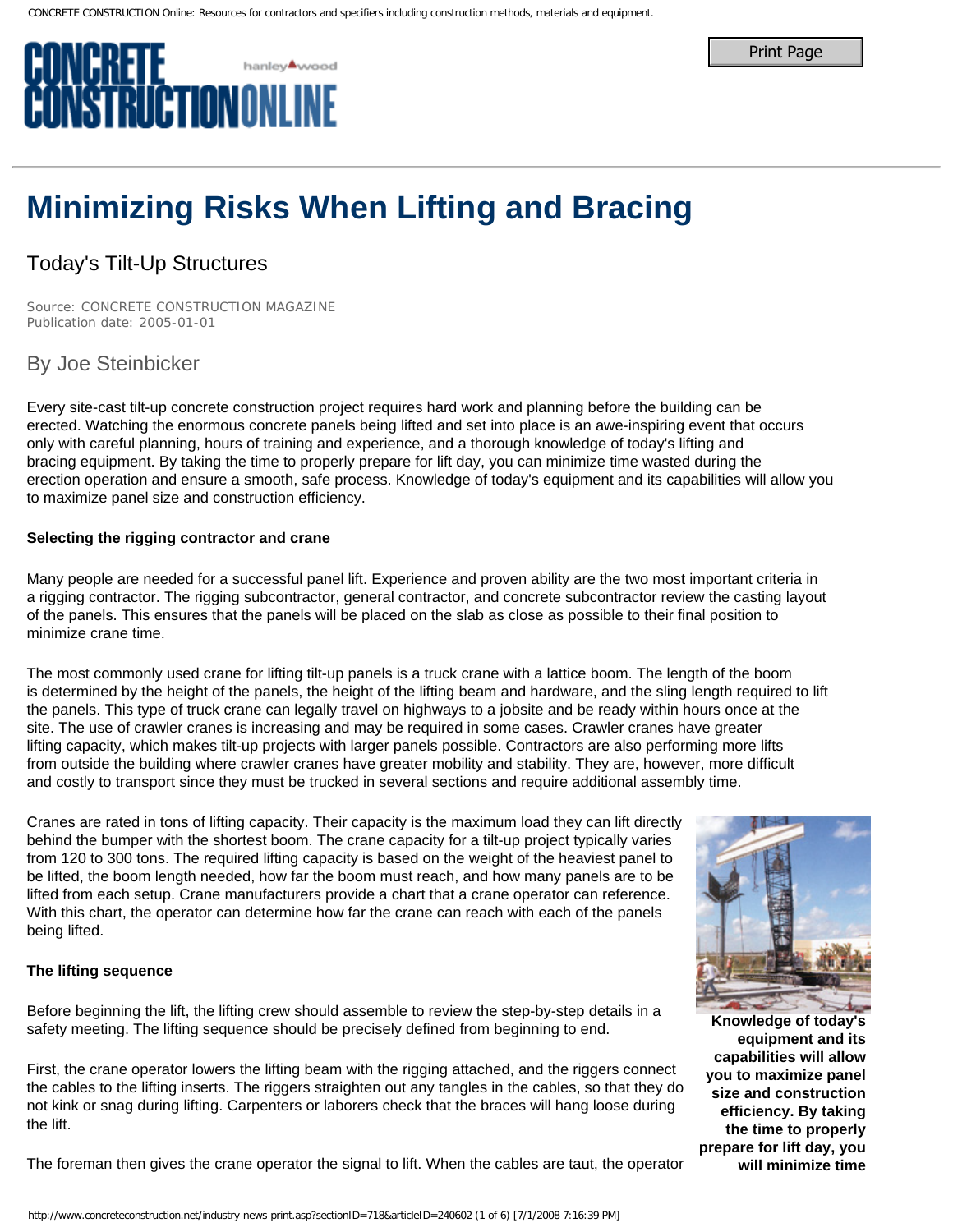applies increasing tension to the panel through the rigging until the panel begins to slowly lift, pivoting about the bottom, which rests on the floor slab. Lifting continues until the panel is near vertical and off the floor. The panel is moved to its final location in the building and lowered into position. The bottom of each panel rests on two pre-leveled grout or plastic shim pads. The riggers use pry bars and wedges to move the panel until it comes to rest in the proper position on the control lines.

With the panel securely resting on the pads, the braces are moved into position and attached to the floor slab with approved anchors.

#### **Bracing the panels**

After a panel has been set, but before the crane releases it, temporary erection braces must be installed to hold the panel plumb and in position and to provide wind resistance. The minimum requirement is two braces per panel, but with the larger panels common today, three or four braces per panel may be needed to resist the construction period wind loads. Braces are usually made of steel pipe with about 18 inches of screw adjustment at the lower end. The upper end is bolted to an embedded wall brace insert, and the lower end attaches to the concrete slab, most often by a post-installed anchor bolt.

Braces are usually designed by the tilt-up hardware supplier who uses the brace capacities for the lengths and wind loadings required. A safety factor of 1.5 is typical. In some cases, long braces may need support in two directions to prevent them from buckling since a round pipe can buckle about any axis at mid-length. Larger capacity braces can be used if you want to avoid lateral bracing and knee bracing. An important reminder: Use hardware that matches the braces selected for the project. Improper matching can lead to fatigue or movement in the panels during this critical stage. The braces and associated hardware are typically rented.

During preparation for lifting, workers will connect the braces to the panel. This reduces lost time when the panel is raised because the brace hangs free and can be quickly fastened to the floor slab at its lower end once the panel is in position. While one crew member holds the brace in

position, another drills a hole into the floor slab for the anchor bolt that will secure the brace. Alternatively, the brace can be connected to a cast-in-place floor brace insert, but these are rarely used. Occasionally, there may not be a floor slab in place during panel erection, in which case the brace is anchored to a "dead-man"—a block of concrete heavy enough to resist the applied brace loads.

The final operation is to release the crane and rigging hardware. While the crane is still holding the panel, the braces are adjusted until the panel is plumb. It is important to plumb the panel left to right (side-to-side) before plumbing it "in and out." If the panel is plumbed "in and out" first, it can become jammed against the footing. Once the braces are secure and the panel is plumb, the crane slackens the cables, and the riggers disconnect the lifting hardware from the panels. The crane and crew then move to the next panel.

#### **Going up causes bracing challenges**

According to Ed Sauter, executive director of the Tilt-Up Concrete Association (TCA), a large majority of questions received by the Association center on proper specification of today's lifting hardware. "In the past, the usual limiting factor on panel size or height was the lifting capacity of the crane," said Sauter. "Today, however, as newer and stronger cranes have come into use, the limiting factor on panel height is typically the bracing system used to temporarily brace tiltup panels against wind loads during construction."

To better understand these questions, it is important to review the evolution of tilt-up braces and inserts. Dave Kelly, chief of engineering for Meadow Burke, said the original commercially available braces in the 1950s were relatively light-duty and made of pipe with standard wall thickness that telescoped and were pinned with bolts at a particular length. The wall thickness of the pipe was necessary in order to resist the bearing loads from the bolts that allowed the telescopic feature. Roy Edgar, product specialist of Dayton Superior said that until the early 1980s, these telescope style braces were the only option. Depending on the type, they could be adjusted from 13 feet to 32 feet in length. The safe working load for these braces was about 6500 pounds at their minimum collapsed length. As these pipe braces were extended to their maximum length or used with a pipe extension, their safe working load was significantly reduced to about 3750 pounds. By adding a sub-support system of knee, lateral, and end bracing to stiffen the main pipe brace, said Edgar, the safe working load could be increased.

**wasted during the erection operation and ensure a smooth, safe process.**



**After a panel has been set, but before the crane releases it, temporary erection braces must be installed to hold the panel plumb and in position, and provide resistance from wind. The minimum requirement is two braces per panel, but with the larger panels common today, additional bracing may be needed.**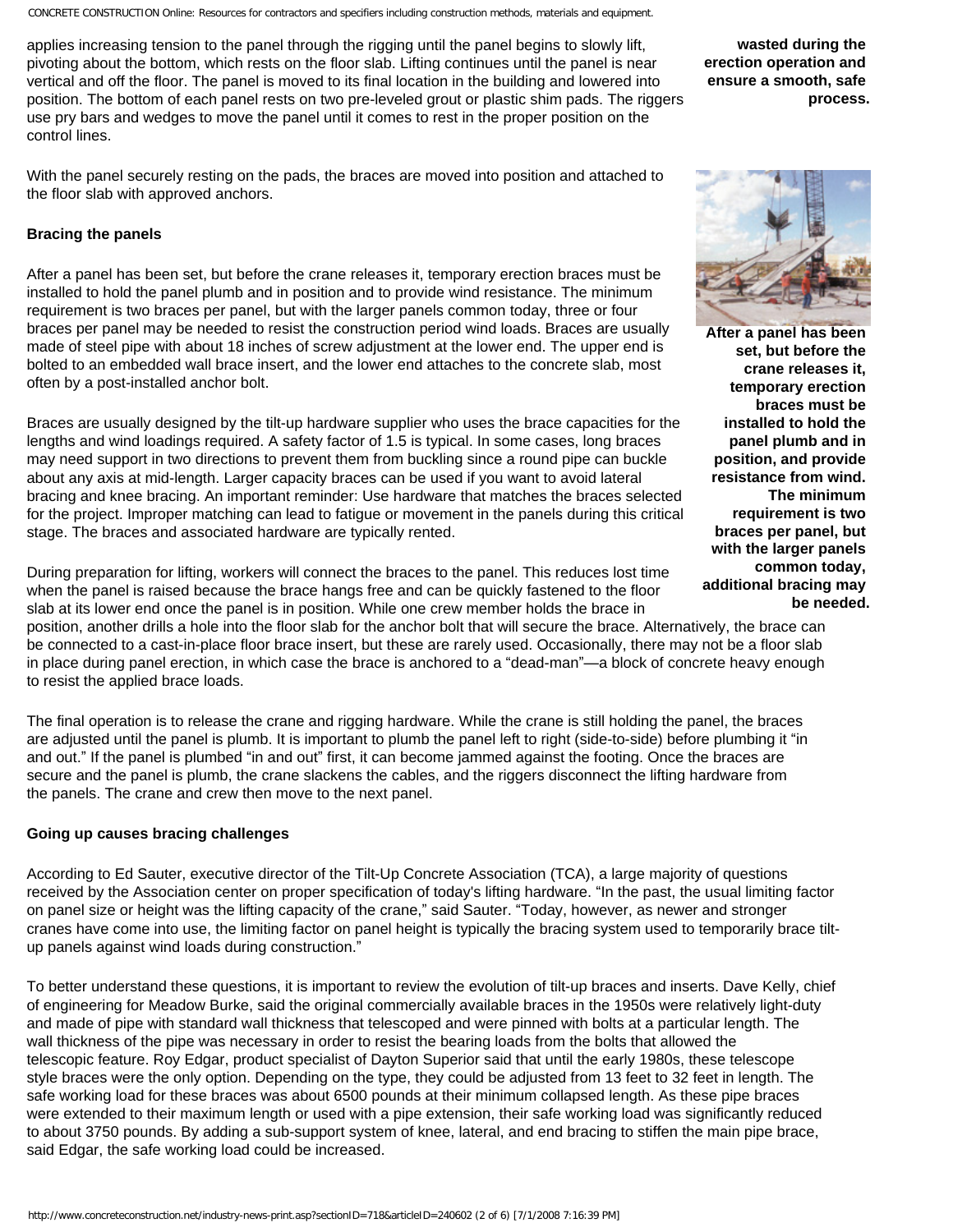According to Kelly, in 1980, the first large-diameter, thin-wall, non-telescopic braces appeared. Because they did not telescope, they did not require thick-walled pipe to resist shear. It was possible to use larger diameter pipe with thin walls (0.12 inch), which kept the weight lower. Since these braces were larger in diameter than earlier brace models, they withstood more compression load but didn't weigh as much. Fixed in length, the braces were adjusted by changing the angle up and down the wall, and major length changes could be made by adding extensions. This type of brace remains the major component still used today. The longest large-diameter, thin-wall, fixedlength braces available today are about 62 feet long, which allows for the bracing of tilt-up panels up to about 75 feet high without fastening the bottoms of the panels to the foundation.

Today, the length and strength of temporary wind braces as well as their anchorages at each end limit the height of single tilt-up panels. Typically, the anchor in the wall panel is a four-legged coil insert with a mechanical capacity of 16,000 to 20,000 pounds. The pull-out force from the concrete varies with the thickness and strength of the concrete. A typical insert is rated at 9000 pounds of working strength which matches the maximum capacity of the wall braces available. Three types of floor anchors exist: cast-in-place coil, post-installed expansion bolts, and post-installed selfthreading bolts. When properly installed, all can be satisfactory brace anchors. However, the concrete in which these anchors are installed—typically the floor—is sometimes inadequate because most anchors require a slab of 2500 psi concrete at least 5 inches thick. In order to resist the load, the anchor requires a minimum of 216 square feet of 5-inch-thick floor per anchor to develop the 9000-pound uplift load with a 1.5 safety factor.

During the last couple of years, most suppliers have developed longer and larger diameter pipe braces with a safe working load almost 50 percent stronger than earlier braces, which allows them to accommodate the taller panels. These newer braces have a fixed length with a safe working load of 9000 pounds at a length of 32 feet. One supplier offers a 40-foot-long 9000-pound safe working load brace. These longer and larger diameter pipe braces can also have extensions added to them, increasing their length to 52 feet, again with a reduction in the pipe brace's safe working load to around 3750 pounds. By adding a sub-support system of knee, lateral, and end bracing, a maximum safe working load of 9000 pounds is attainable for these longer braces.

#### **Dispelling the myths**

The replacement of telescoping with fixed length braces has reduced the use of knee, lateral, and end bracing to stiffen the main braces. But many tilt-up contractors, said Edgar, do not understand the relationship between the main brace and a sub-support system of knee, lateral, and end bracing used to stiffen a main pipe brace, and problems resulting from this confusion are frequent. Many times, a contractor will install knee braces only, leaving off both the lateral and end braces, he said. Or, he or she will install knee and lateral bracing, leaving off the end bracing. For example, when one style of telescoping brace has been extended to its maximum recommended length and used without properly installed knee, lateral, and end bracing, it is only one-fifth as strong as it would be with proper bracing. As such, it takes rive times the number of braces to be as safe.

"Using just one or two parts or improperly installing the sub-support system will not increase the value of the main bracing system, nor will it stiffen the main brace if all parts of the sub-support system are not rigidly connected so they will not move," said Edgar.

To properly stiffen the main bracing system, the knee, lateral, and end braces should be properly attached to the main braces at or very near the main brace's mid-point. Knee bracing should be attached to the main brace, creating a 90-degree angle, plus or minus 15 degrees, with the main brace. Knee braces can be attached to the floor slab or to the panel as required to maintain the appropriate angle with the main brace, and end braces should be attached to the main brace at an angle of approximately 45 degrees with the floor slab.



**Braces are usually designed by the tilt-up hardware suppliers using their brace capacities for the various lengths required and wind loadings. A safety factor of 1.5 is typical. Also, it is crucial to use hardware that matches the braces selected for the project.Improper matching may lead to fatigue or movement of the panels during this critical stage. The** 



**Braces are usually made of steel pipe with approximately 18 inches of screw adjustment at the lower end. The upper end is bolted to an embedded wall brace insert, and the lower end attaches to the concrete slab, most often by a postinstalled bolt.**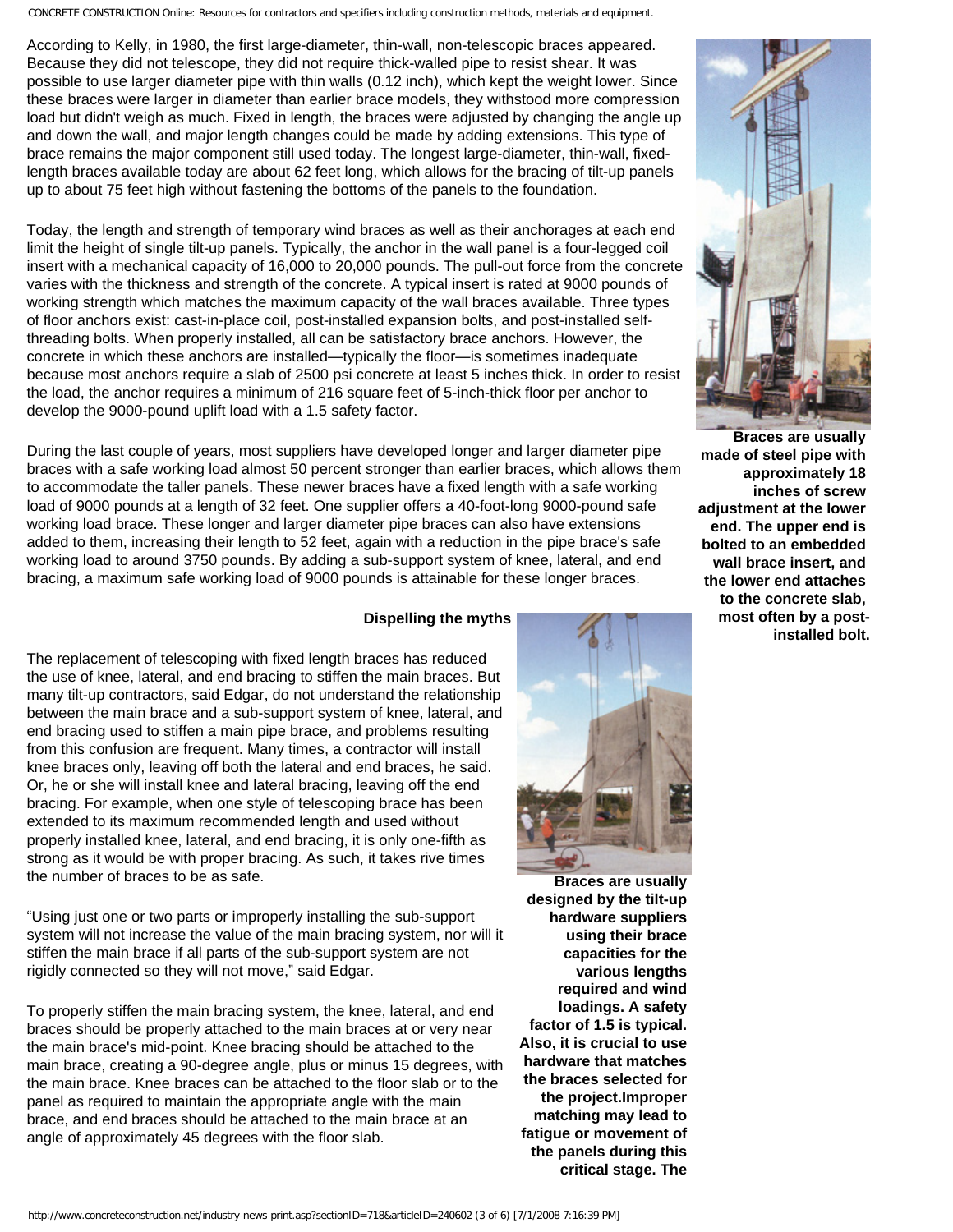Kelly also cautions that many users do not understand that a round brace can deflect in any direction. Placing a prop under a sagging pipe brace does not eliminate the possibility of the brace deflecting sideways or even upwards as it must be prevented from movement in any direction in order to obtain the added strength from sub-bracing.

**braces and associated hardware are typically rented.**

The proper hole diameter and depth is critical for installing floor brace anchors, as is the required torque to expand the anchor. To install anchors in the floor correctly, installers should be carefully schooled in the installation procedure for the particular anchor being used. This should include the hole diameter and depth necessary, the applied torque, and any spacers or special tools needed to ensure proper expansion of the holding device.

#### **Testing ensures success**

Most pipe brace anchors on the market today have been tested and their safe working load determined as a result of static tests, a means in which a single load—tension, compression, or an angle—is applied to the brace anchor. This testing method, however, results in a liberal value as some anchors, especially post-installed brace anchors, may yield a high static value but perform very poorly under cyclic loads (the load is reversed from tension to compression and back to tension again many times in succession). As such, cyclic testing is a better predictor of a brace anchor's capacity to brace a tilt-up panel against wind loads.

Wind loads are cyclic in nature; they gust and relax many times before the panels are structurally tied into a building. When this load is applied to an anchor it may affect the load capacity. The cyclic load may have the tendency to turn the bolt from the anchor or relax the expansive portion in the concrete that holds the anchor in place. One suggested practice to ensure a safe working load is to apply cyclic loads equal to the brace anchor's expected safe working load (tension and compression) at a test angle of 60 degrees (representing the typical angle used when bracing a tilt-up panel) for 100 cycles (200 total load applications), and then tension-test the brace anchor to failure.

#### **Reuse recommendations**

**Left: To properly stiffen the main bracing system, knee bracing should be attached to the main brace, at or very near the main brace's mid-point, creating a 90-degree angle with the main brace. Above: At a corner, the bracing must be intertwined to maintain support for the panels.**

In addition to proper testing, many in the industry advocate inspection of the reusable parts—lifting hardware and braces. Although cranes, lifting beams, spreader bars, and cables are periodically inspected, Federal OSHA regulations require a minimum safety factor of five for these devices; lifting device inspection has been left to the suppliers because of the liability and proprietary nature of the devices. When shipped from a supplier, reusable lifting hardware units must meet the OSHA required minimum safety factor of five to one, while pipe braces must meet the industry standard factor of safety of 1.5. The lifting contractor should have qualified personnel inspect all reusable hardware upon receipt for any signs of shipping damage, tampering, or intentional alteration. If any of these conditions, or other irregularities, are found, the supplier should be notified for replacement units.

The life span of lifting hardware is based on the amount of use, period of service, and operating environment. As such, proper care, use, and storage are essential for maximum service and safety. Lifting hardware is subjected to wear, overloading, corrosion, rusting, deformation, heat, bending, intentional alteration, and many other factors that may affect its safe working load. The user should visually inspect all braces before installing them, and daily while they are supporting panels. The determination of when to remove a unit from service is best decided by these daily inspections. Do not attempt to field straighten bent pipe braces or lifting hardware; rather, replace them with

undamaged units. Field welding, field bending, or modifying any reusable hardware may reduce its load-carrying capacity and may be hazardous.

#### **Alleviating human errors**

Unfortunately, most problems occur from human error, not product failure. "During the course of more than 40 years of field incident investigation on tilt-up projects," said Kelly, "I have found that almost all are human errors in the field."

Common errors include using too small a crane, short or under-capacity lifting cables or spreader bars, misplaced lifting inserts, omitted or misplaced reinforcing units or strongbacks, incorrect dimensions on the panels, incorrect braces, misplaced braces, too few braces, incorrect knee and cross-bracing, incorrectly installed brace anchors, and concrete that is too weak. Usually one mistake alone does not cause the incident, said Kelly, but in combination, mistakes add up to problems. For example, lifting inserts slightly misplaced would not have broken the panel, but in combination with a short cable and weak concrete the panel broke.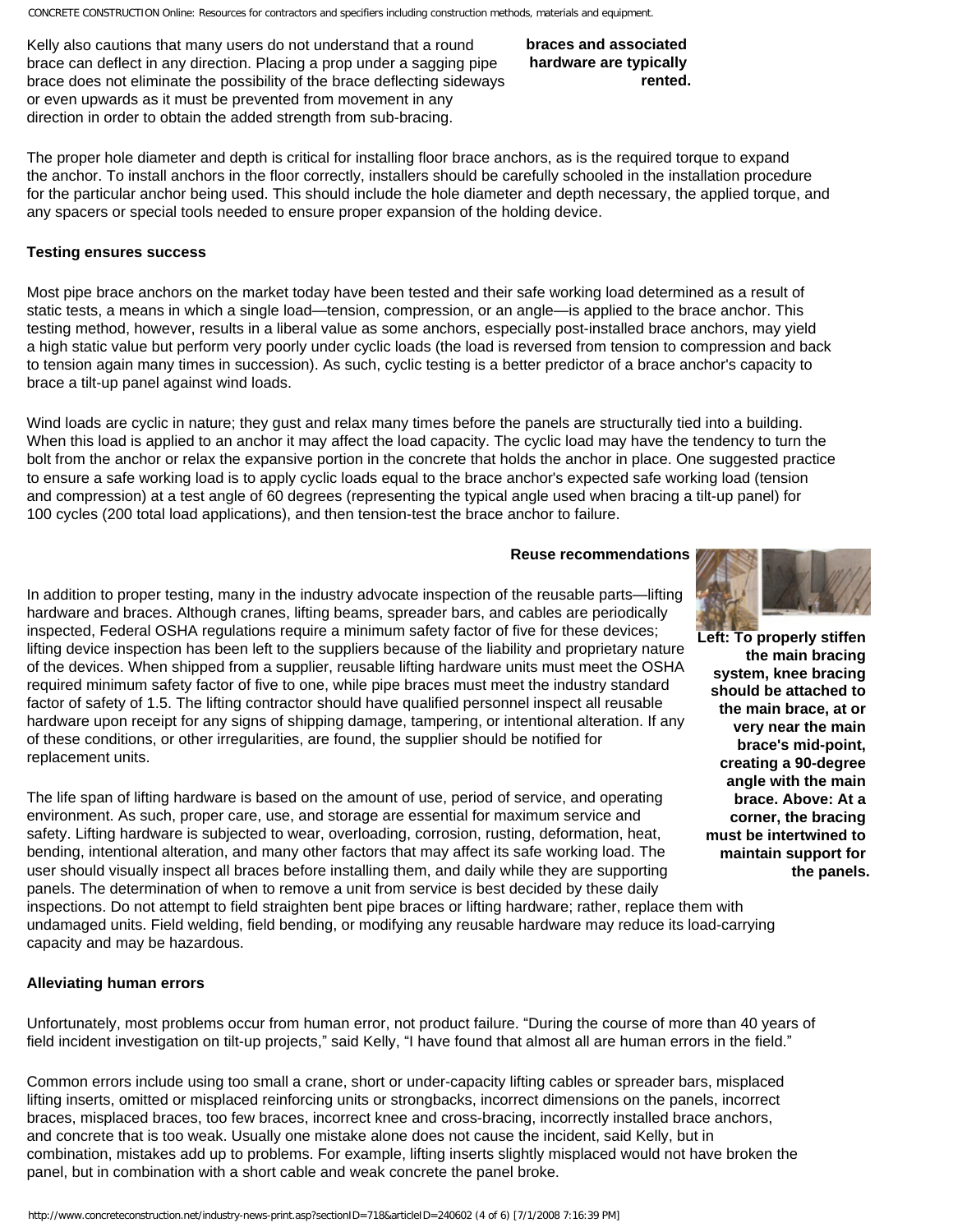Edgar said his investigations of accidents that occur during the tilt-up erection process or after the panels are braced and standing also typically results from human error and the combined effect of several mistakes. For instance, insert failure—when a lifting insert pulls out of the concrete—is usually caused by two or three of the following:

• The concrete is not up to the specified strength. Since the insert's capacity is directly related to the strength of the concrete, the insert capacity is reduced.

● The sling length is shorter than specified. Shorter cable lengths increase the load on the lifting insert.

● The panel is subjected to an impact load. The crane operator applies too much force to the panel, it "pops" up and then falls back down again, placing an additional load on the lifting insert.

• The use of vertical rigging is specified, but the panel is lifted using a V-type rigging. Depending on the angle, it will apply greater loads to the insert than anticipated. For instance, if you are using a V-type rigging so that a 90-degree cable angle is formed, it will apply 41 percent more load to the insert than anticipated. Maximum deviation, in the rigging, from true vertical should be plus or minus 5 degrees.

Other essential elements for success include:

● Ensure that lifting hardware is compatible with the lifting inserts and that both are supplied by the same manufacturer.

• Never exceed safe working loads.

• Make readily available the proper number of remote release lines for lifting hardware and other equipment necessary for installing the post-installed floor brace anchors.

• Be sure the crane and rigging are of the proper capacity.

● Finally, there is little argument that success clearly lies in hiring experienced professionals in every facet of the tiltup project.

"Experienced designers, suppliers, contractors, and subcontractors have been through the process many times and probably, through previous errors, have learned valuable lessons that can save time and money," said Kelly.

For example, John R. Neyer, P.E., president of Neyer Construction, Inc. of Cincinnati, said that its policy always is to have a second person check the location to ensure that the inserts are not displaced or knocked over. Then, concrete cylinders are taken and tested before the panels are lifted. If the time between casting and erection is short, he said, workers increase the concrete strength. If the cylinder test strength is close to the required strength, Neyer Construction will perform field strength tests.

"When erecting the panels, we set a plan and communicate the plan to everyone on the project," said Neyer. "By working with the same erection contractor, we have developed a team that can safely and efficiently erect the panels."

<i>— Joe Steinbicker, P.E., S.E., is president of Steinbicker & Associates, Dayton, Ohio, which specializes in tilt-up design; Jim Baty, is technical director of the Tilt-Up Concrete Association. Information for this article was provided by Dayton Superior (www.daytonsuperior.com) and Meadow Burke (www.meadowburke.com)—both of whom serve the tiltup industry's lifting and insert needs. TCA was founded in 1986 to improve the quality and acceptance of tilt-up construction. For more information about the TCA, visit [www.tilt-up.org.<](http://www.tilt-up.org/)/i>

#### **Checklist for the rigging subcontractor**

The rigging subcontractor should use this checklist to guide the jobsite walk-through, typically with the crane operator, several days prior to lifting. Check for the following:

• The crane must be able to access the site.

• For the crane to access the floor slab, there must be a properly constructed ramp so that the edge of the slab won't crack.

- The terrain over which the crane will travel must be level and the soil able to support the crane.
- OSHA requires 10-foot minimum horizontal separation between power lines and any part of the crane or

rigging. Arrangements can be made with the electric company to shut off the power if necessary

• Look for underground hazards that could cause a problem, such as insufficiently compacted trenches or old sewer lines

• Discuss with the job superintendent and concrete subcontractor the lifting sequence and the path the crane will follow so nothing will be in the way. This discussion should also involve the crane operator

• Another item for early discussion with the job superintendent is thickening the floor slab at the points where the crane will enter and exit to minimize the possibility of cracking the slab.

- All forms will be stripped and debris removed.
- Lifting inserts and brace connection inserts will be accessible and in the right place, and braces will be in place on